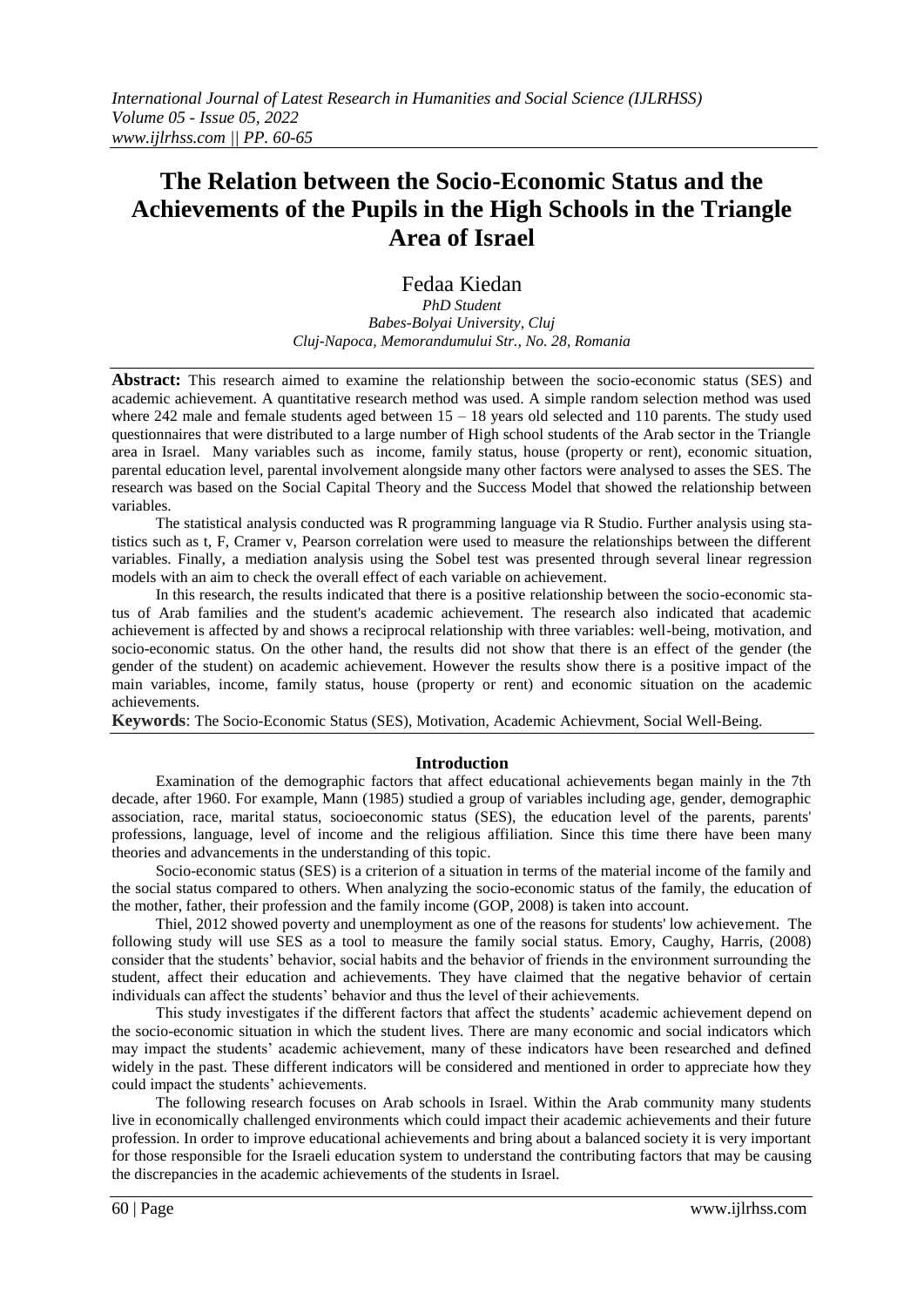### *International Journal of Latest Research in Humanities and Social Science (IJLRHSS) Volume 05 - Issue 05, 2022*

### *www.ijlrhss.com || PP. 60-65*

Many studies have mentioned and researched a significant difference in the financial situation of the Jewish and Arab populations within Israel. The studies have quantified the differences in the financial situations and state many factors which maybe the cause of this difference.

Some research shows that in general, in 2014, the percentage of increase in the prevalence of poverty was less than in 2013 for families, people and children; the percentage of families living in poverty increased from 18.6% to 18.8%, and the percentage of people increased slightly from 21.8% to 22.0%, the proportion of children living in poor families increased from 30.8% to 31.0%. Thus, poverty rates in Arab families increased from 51.7% in 2013 to 52.6% in 2014. Although the rise was low the actual incidence of poverty within the Arab population is high (National Insurance Institute, 2016).

### **The Socio-economic Status**

Socio-economic status includes several components and variables which include: family income, number of individuals in the family, household expenditure of the family, the place of residence, relationships between the children, relationships between the children and parents, relationship between the parents themselves, geographic location, the neighbourhood where they live, customs, society, traditions and their environment. Those variables can affect pupils ethically, on a behaviour level as well as their achievements (Ali et al., 2009).

Socio-economic status is one of the most important factors affecting academic success. Poor income as well as lack of financial income and educational aids have implications on the child's upbringing. All studies confirm that the rate of school failure has a more meaningful connotation in the inappropriate socio-economic environment (Claes & Comeau, 2005).

Research conducted by Mcleod (2011) during the summer holidays shows that the level of achievement of pupils from middle class families was higher than the level of pupils coming from families with a lower socio- economic level.

The family's economic background and the family's good socio- economic level contribute in providing the material needs of the children, which give them more time to study. While the low economic situation of the family leads it to prioritising the provision of money, motivates the members to work even the children, and this makes children leave school early sometimes. In addition the lack of an appropriate environment to study, can also contribute to low academic achievements (Mehmood, 2014).

### **Motivation**

Motivation in the human theory includes internal and external motivation, where, the internal motivation attracts the need for self-realization, and the external motivation attracts the need for selfesteem. So, it usually requires greater interest in self-realization, for those who have missed satisfying all their psychological needs and give them a lot of a sense of human comfort, compared to those who have had a satisfying need for self-esteem, and of course Maslow's proposed pyramid of psychological needs theory. The needs for security, affection, love and self-realization are arranged in a progressive, dynamic chronological order. So, if the most basic needs are satisfied with a certain degree, then the higher needs appear. In the learning process, the internal motivation is formed because we pay to learn, and the internal motivation is adapted to this pattern, while the external motivation is formed by competition and rewards (Zayed, 2003).

As stated above it is likely the self esteem and self confidence is affected by the students upbringing so it cannot be wholly attributed to internal motivations which pre-exist as these motivations are shaped by different attitudes. Hence the educational level, values, beliefs of parents as well as the students environment will impact the student's motivation level.

### **Academic Achievements and the Relationship between them and the Socio-economic Situation in Israel**

An individual's education is linked to his/her level of income and well-being, so it is important to be aware and knowledgeable of what benefits or hinders an individuals educational attainment in the future (Battle and Lewis, 2002).

Achievements are the knowledge that was obtained by the pupil or the skills that are developed according to the teaching process. The achievements are expressed through the grades that pupils get, and they reflect the environmental and socio- economic conditions in which the pupils live, affect directly their achievements (Coleman & Cross, 2006). The main variables that can affect achievements directly are: home environment, socio-economic status, parental involvement in school (Hattie, 2009). Socio-economic background actually sets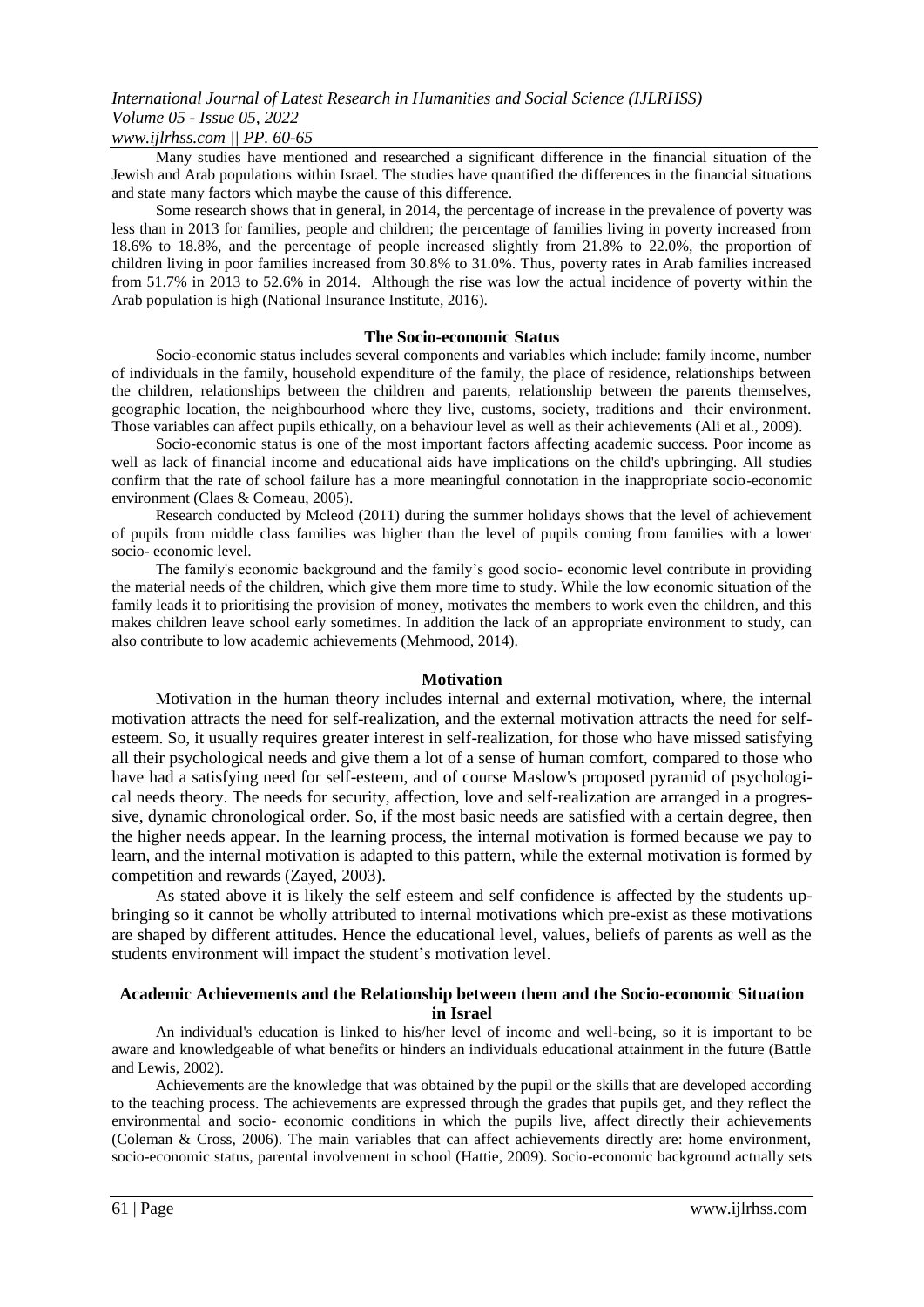### *www.ijlrhss.com || PP. 60-65*

the road map of achievements. Therefore, it is the determining factor for academic achievement, and we experience it in our daily lives.

There are many topics and factors that relate to academic achievement, including the students family, the school's environment, relationships with colleagues and relationships with the teaching staff. Therefore, the performance of the student's role (SRP) is a term that expresses the student's skill and performance at school. Gender roles, race, and schools efforts, co-curricular activities and deviance are all important influences on SRP and have been shown to effect achievements. These all come under the umbrella of socio-economic conditions.

Hence, in most cases the achievements may reflect the socio-economic status in which the pupil lives. Studies indicated that the achievements of pupils and their school performance are associated with their socioeconomic status, and there was a relation between these measures (McKay et al, 2011).

Doing well academically will result in students doing well economically later in life (Altschul, 2012). Nevertheless, poverty affected many students' chances of achieving academic success (Altschul, 2012).

Schreier (2013) stated that the family's structural building, family's income, and parents' profession have an impact on the academic achievement of students. Hence, the socio-economic status of the parents has a strong and positive impact on student achievements.

Students from higher socio-economic status experienced greater parent involvement in their education (Vellymalay, 2012), which enabled those students to receive the necessary skills, knowledge, behavior and values that were needed by their children for academic success. Children, whose parents were better educated, made more money, had higher-status jobs, and lived in two parent families tended to attain higher levels of education than do other minorities.

The researchers (Bainbridge & Lasley, 2004) argued that the academic achievement levels and socioeconomic status of student's families were more relevant than race to predict their academic achievement (consistent with Schmid, 2001). Findings from a National Educational Longitudinal Study indicated that parents' abilities to invest economic, social, and human capital in their children's education led to higher academic achievement (Altschul, 2012). In sociology, linguistic and cultural studies (intercultural communication) are integrated into various notions such as well-being, happiness, personal realization, social capital, professional and sports achievement (Sokolova, 2018).

After the study and analysis of the PISA tests, there is a preparation of the work plan for increasing the pupils achievements, and this is done by setting up conferences and forums for educators and employees in this field (Oberle & Schonert-Reichl, 2013). In Israel there are some integrating programs in schools in order to improve pupil's achievements: the following are some examples of the programs, "Welfare of the Individual Program", SHAHAR - Society and Welfare Services Department, OMETZ - Faith in Myself, Ready for Efforts, Expect for Achievements Program EYAL – I Can Succeed program… these programs are implemented in elementary schools, middle schools and high schools and approved by the Ministry of Education (Heller, 2012).

### **Social Well-being**

Keyes described social well-being as "the appraisal of one's circumstance and functioning in society" (Keyes, 1998) and identified five dimensions that are seen to cover this construct: social acceptance, social contribution, social actualization, social coherence and social integration (Radzyk, 2014).

The use of statistical data and indicators to study the well-being of children in particular is not new. Pioneering reports on the "State of the Child" were published as early as 1940s (Ben-Arieh 2008; Ben-Arieh et al. 2001). Many family and environmental factors affect the child's living conditions and development. The child's economic, health and safety conditions determine to a large extent the quality of his/her life in the present and future. Over the last decade, there was a continuous increase in the percentage of poor children in Israel, and today there is seen that every third child in Israel lives under conditions of economic distress. The poverty rate is one indication of many other changes that occurred over the years: decline in the average number of children in family, increase in the number of single parent families, increase in the number of pupils in the education system, all these and others are part of changing situation in everything related to the world and the living conditions of children in Israel, and their implications are both positive and negative.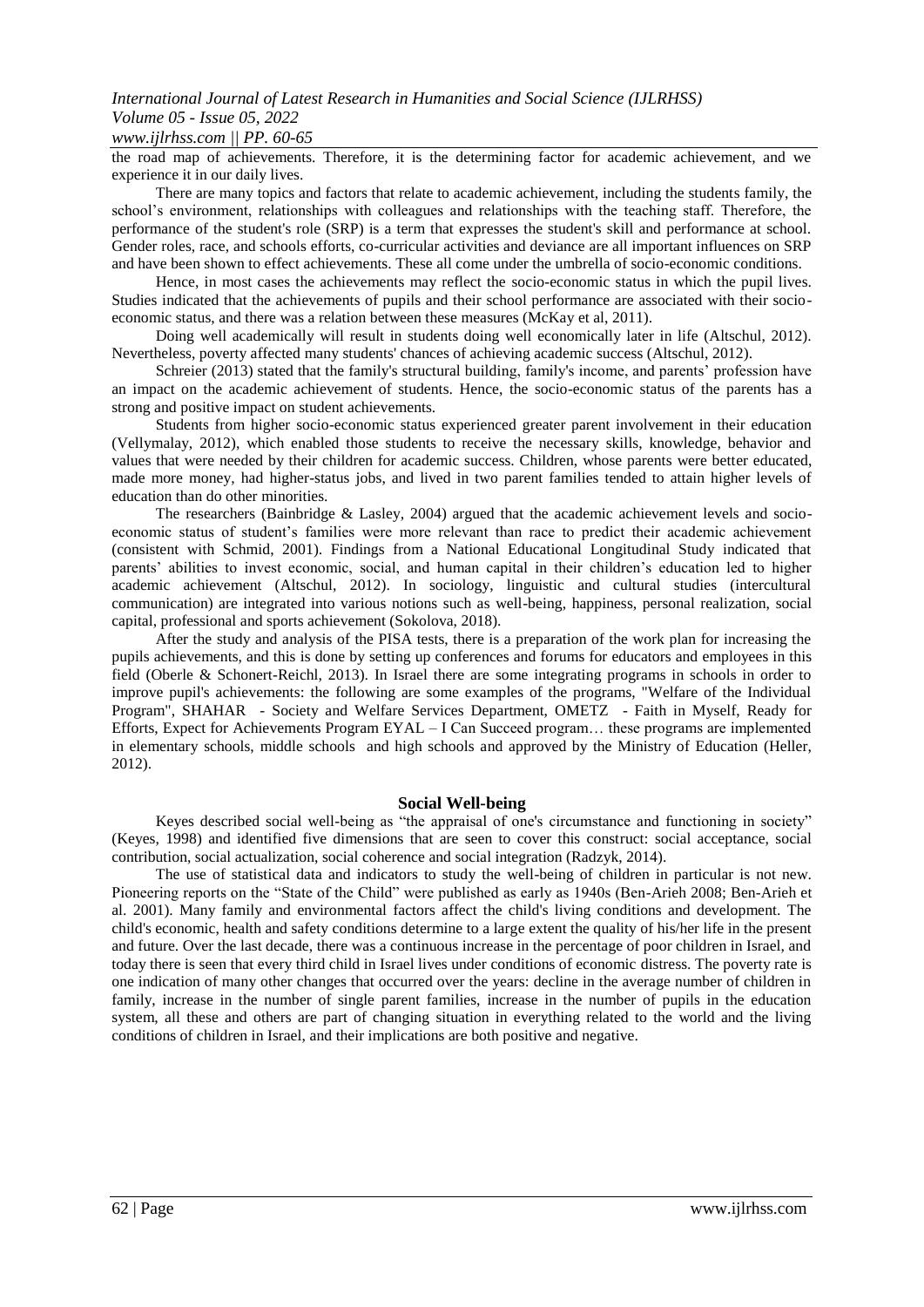## *International Journal of Latest Research in Humanities and Social Science (IJLRHSS) Volume 05 - Issue 05, 2022*

*www.ijlrhss.com || PP. 60-65*

### **Findings**



**Figure 1**, The relation between the family socio-economic status and student achievements.

\*\*p<0.01

|                      | Grade    | Economic  | Motivation | Well-being | Social Sup- |
|----------------------|----------|-----------|------------|------------|-------------|
|                      | average  | situation |            |            | port        |
| Grade average        |          |           |            |            |             |
| Economic situation   | $0.19*$  |           |            |            |             |
| Motivation           | $0.58**$ | 0.01      |            |            |             |
| students' Well-being | $0.30**$ | $0.60**$  | $0.34**$   |            |             |
| Social Support       | $0.24**$ | $0.35**$  | $0.61**$   | $0.57**$   |             |

**Table 1**: Correlations of the Study Variables

*\*\*p<0.*01*, \*p<0.05*

| Table 2. means, slandered deviation and differences between student gender in grade average, social support, |  |
|--------------------------------------------------------------------------------------------------------------|--|
| economic situation, motivation, and students' Well-being:                                                    |  |

|                      | Male   |        |         | female |            |
|----------------------|--------|--------|---------|--------|------------|
|                      | М      | S.D.   | M       | S.D.   |            |
| grade average        | 2.957  | 1.218  | 3.2531  | 1.0186 | $-1.985*$  |
| Social Support       | 3.7438 | 0.64   | 3.7784  | 0.666  | $-0.383$   |
| economic situation   | 3.1635 | 0.645  | 3.55274 | 0.9456 | $-3.309**$ |
| motivation           | 3.439  | 0.8374 | 3.745   | 0.8712 | $-2.593*$  |
| students' Well-being | 3.5496 | 0.767  | 3.6658  | 0.7279 | $-1.1429$  |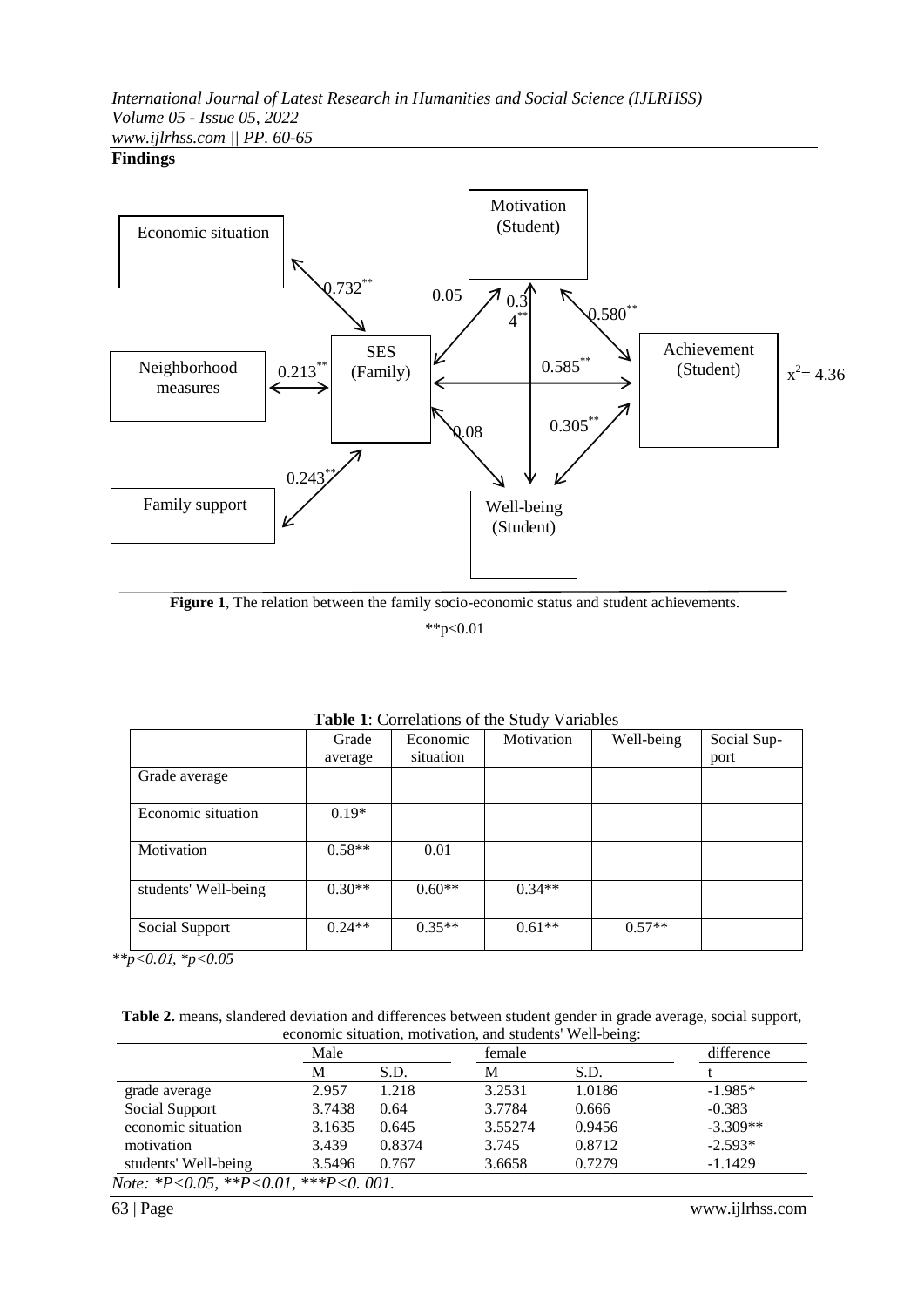#### **Discussion**

The current study deals with the socio-economic background of students and their relationship with their academic achievement, whereby the results that we obtained after analyzing the forms that were distributed to students as well as to the parents are discussed in this chapter.

According to (Yang, 2010) the level of the local community and the family in which the individual lives have a direct impact on the student's educational achievements, as students' affiliation with a particular socioeconomic situation affects their performance in school achievement and behavior, in addition to the relationship with their peers. The prevailing social and economic conditions in society have an important role in influencing academic achievement and school success among children (Radia, 2016). Parents' participation in the school and their cooperation with the administration and teachers help to build a good relationship between the two parties, thus enhancing the student's supportive environment whether at home or at school, which would positively impact his performance at school as well as his academic achievement (Grenfell & James, 1998).

The main aim of the research was to examine the relationship between the student's socio-economic status and its impact on his/her academic achievements.

The results of this research are consistent with the theory that states the family is the first factor that affects the individual and helps to develop the characteristics and values s/he has. These characteristics, which are transmitted from one generation to another, help one's success and distinction, including in the field of study (Lareau, 2002; Swartz, 2008).

The results of the current study indicated that there is a positive relationship between the student's socioeconomic status and academic achievement ( $rs = 0.65$ ,  $P < 0.001$ ), as the student's relationship with the parents positively affects his/her academic achievement from the parents' point of view. Also, the students indicated the positive impact of good relationship between the student's parents and the surrounding environment of the student (rs=0.23, P<0. 001), among neighbors and friends, on the student's academic performance and academic achievement ( $rs = 0.4$ ,  $P < 0.001$ ). Although this was a low value indicating a weak positive relationship it nevertheless shows there is a link present.

A study of Kapikiran (2012) among high school students in Turkey found a clear positive relationship between emotion, motivation, and academic achievement. It was found that motivated students have the ability to maintain a positive attitude in dealing with learning problems and it exhibits higher levels of intrinsic motivation. Because motivation is positively related to school love, class attendance, homework preparation, self-ability, perseverance, orientation toward expertise, and negatively to exam anxiety and to avoid failure.

The findings of the current study indicate clearly a correlation between motivation and student achievement ( $rs = 0.6$ ,  $p \le 0.001$ ), as students experience school as a pleasant and safe environment, they achieve better academic achievements and their sense of success increases.

Bernard & Walton (2011) presented in their research a plan for a supportive environment to the child's well-being since childhood, compared to other normal environment, and they concluded that the child's social environment has a great role in influencing his/her well-being and psychological health (having positive feelings more than negative feelings). Thus, these results support that the social environment in support of the student since childhood is the basis for well-being and good academic performance.

These studies support the results obtained in this study as there is a positive relationship between the socio-economic situation and the student's well-being (rs=0.4, P<0. 001), as the student's standard of living and the student's social relationships at home and school affect his/her psyche and well-being (rs=0.68, P<0. 001). When the socio-economic situation is good, the student's psyche and well-being are good, so the researcher has to take care of the student's environment from the base to get a stable student psychologically and socially.

#### **Conclusion**

The socio-economic status of the country and the level of well-being and services affect the socioeconomic status of the population.

The ruling authority plays a major role in influencing the standard of living and poverty in the country.

The socio-economic situation greatly affects the student not only in achievement, but it also affects his/her well-being, standard of living and his/her motivation to learn.

There is a correlation between student well-being and motivation, and there is a two-way effect.

Student performance and achievement affects his/her motivation to learn and his/her arrival to school.

Most of the families are in the first level in terms of socio-economic status (low).

The student's social relationships with his/her colleagues and friends in school or in the neighborhood affect his/her achievement.